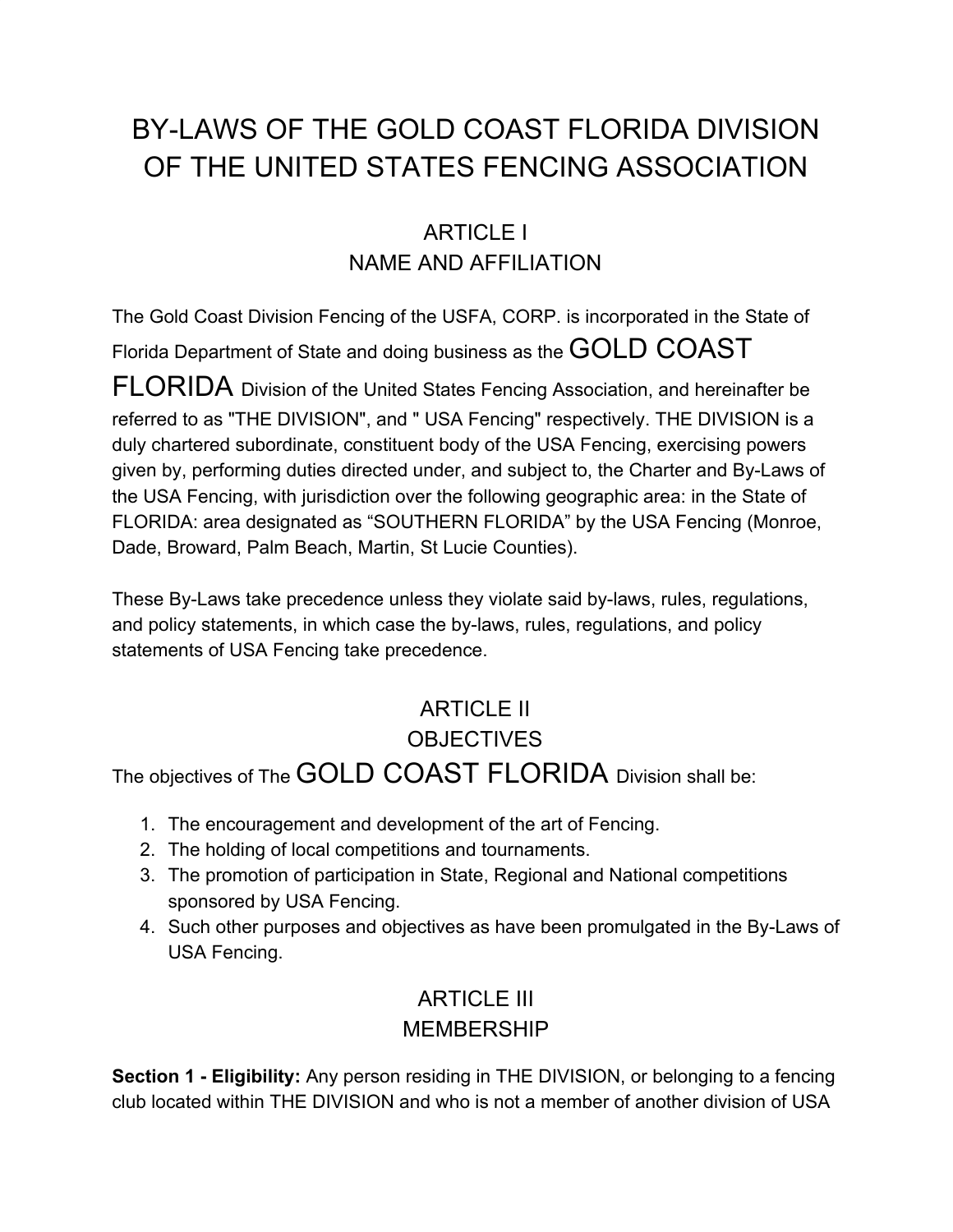Fencing and who meets the requirements for membership in USA Fencing shall be eligible for membership in THE DIVISION.

**Section 2 - Classes of memberships:** Classes of membership and requirements for membership in each class shall be as stipulated in the By-Laws of the USA Fencing.

**Section 3 - Discipline, suspension & expulsion of members:** As dictated by the rules of the USA Fencing.

### ARTICLE IV ELECTED OFFICERS

The officers of THE DIVISION shall consist of a Chairperson, a Vice-Chairperson, a Secretary and a Treasurer. All officers shall take office on the first day of August next following their election, and hold Office until the following July 31st, or until their successors are elected and qualified. Any voting member of USA Fencing, who has satisfied the requirements for Division membership is eligible to hold elective office in THE DIVISION. Voting members and eligible office holders must be USA Fencing members by February 1 of the fencing season, in good standing, and 18 years old or older by the election date. In addition, eligible office holders must have passed the background check and Safe Sports as required by the USA Fencing. The duties of the officers shall be as follows:

**Section 1 - Chairperson:** The Chairperson shall preside at all meetings of THE DIVISION and its Executive Committee, and perform such other duties as usually pertain to that office and are not inconsistent with these By-Laws. The Chairperson has the responsibility for filing with the Secretary and the Treasurer of the corporation the annual reports called for under the corporate By-Laws and the standing votes of the Board of Directors. The preparation of these reports may be delegated to the Secretary and Treasurer of THE DIVISION. The Chairperson will select additional Directors entitled to THE DIVISION based on membership as well as a Director for Sectional Affairs who is empowered to vote in Regional matters.

**Section 2 - Vice-Chairperson:** The Vice-Chairperson in the absence of the Chairperson, shall perform the duties of the Chairperson.

**Section 3 - Secretary:** The Secretary shall conduct all official correspondence; keep a record of the meetings of THE DIVISION; issue notices to members of all meetings, and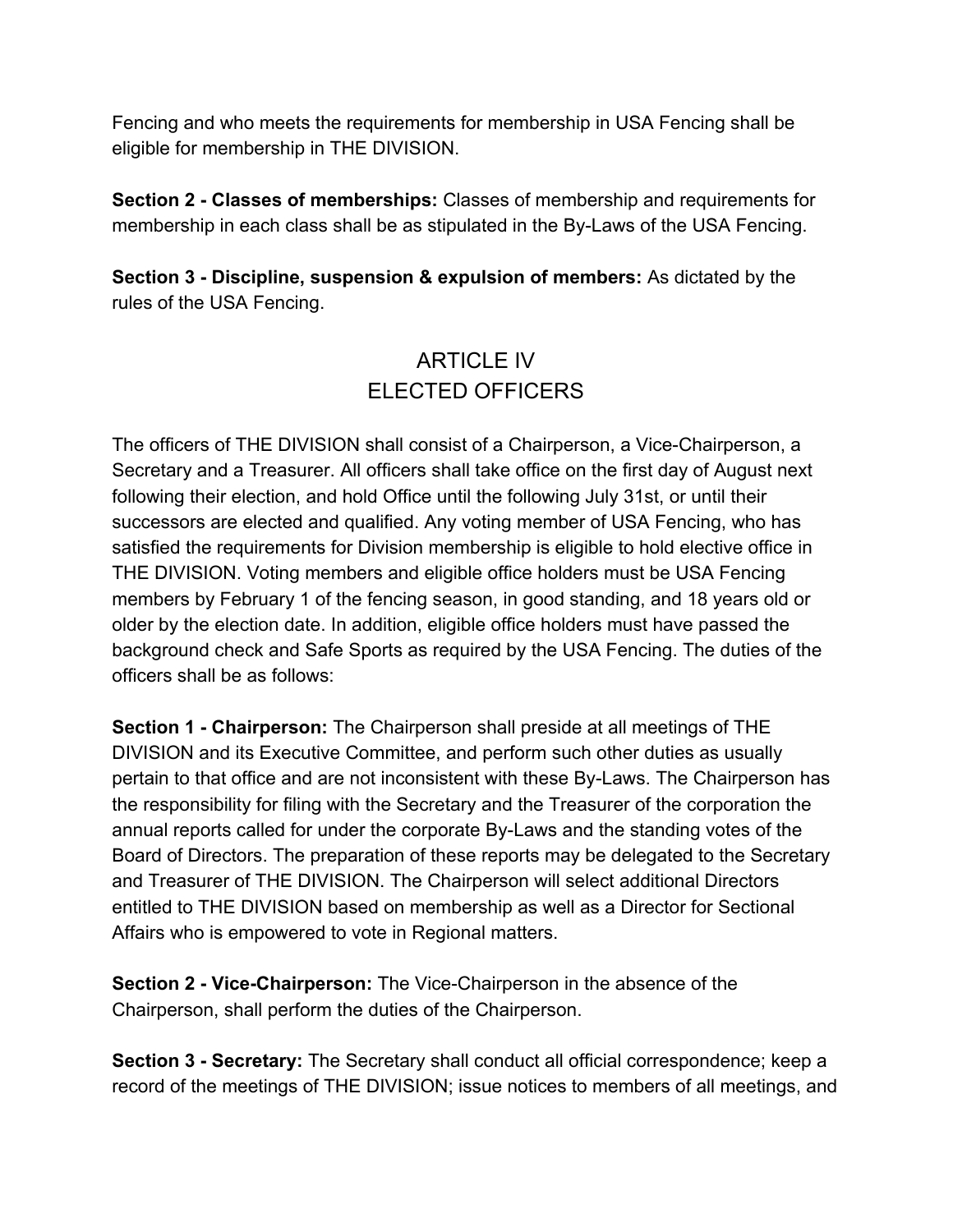perform such other duties as may be assigned by the Chairperson of THE DIVISION or other proper authority.

**Section 4 - Treasurer:** The Treasurer shall keep the accounts of THE DIVISION; receive all monies, fees, dues, etc.; pay all bills approved by the Executive Committee and preserve all vouchers for such disbursements. The Treasurer shall at the annual meeting of THE DIVISION submit a report of the financial transactions of the preceding year. The Treasurer shall keep all funds of THE DIVISION in such account or accounts as the Executive Committee may prescribe. Nominal disbursements may be made from a petty cash fund under such regulation and control as may be established by the Executive Committee. The Treasurer shall perform such other duties as may be assigned by the Chairperson of THE DIVISION or other proper authority.

**Section 5 - Combining of Offices:** The offices of Secretary and Treasurer may be combined for any year upon majority vote of the members of THE DIVISION voting, in person or by proxy, at the annual meeting. In the event of such a vote, the candidates for the office of Secretary and the office of Treasurer, nominated pursuant to Article VIII of these By-Laws, shall all be deemed candidates for the combined office.

**Section 6 - Removal of an Officer:** There are Two (2) methods of removing officers for cause: Removal for Cause and Recall. Any Officer or Executive Committee Member may initiate a removal of an officer during an Annual Meeting or Special Meeting.

**Removal for Cause:** The accused officer must be given at least fifteen (15) days notice of the charges being brought against him/her before a vote can be held. Additionally all registered clubs that are not already represented on the Executive Committee must be notified at least fifteen (days) before the meeting so that they can appoint a representative if they wish to. At the meeting the accused officer will be allowed to make a statement to answer the charges laid against him/her. A vote, excluding the accused, will then be taken and the officer will be considered removed only if it is unanimous.

**Recall:** In order to initiate a recall a petition containing the names, USA Fencing membership numbers, and signatures of 25% of the voting members of THE DIVISION, must be submitted to the Executive Committee. The Executive Committee must then set a date and location for the recall vote and provide the voting membership with at least fifteen (15) days notice of the date and location. Proxy voting is not allowed for this vote. The officer will be recalled if the vote passes by a 2/3 majority.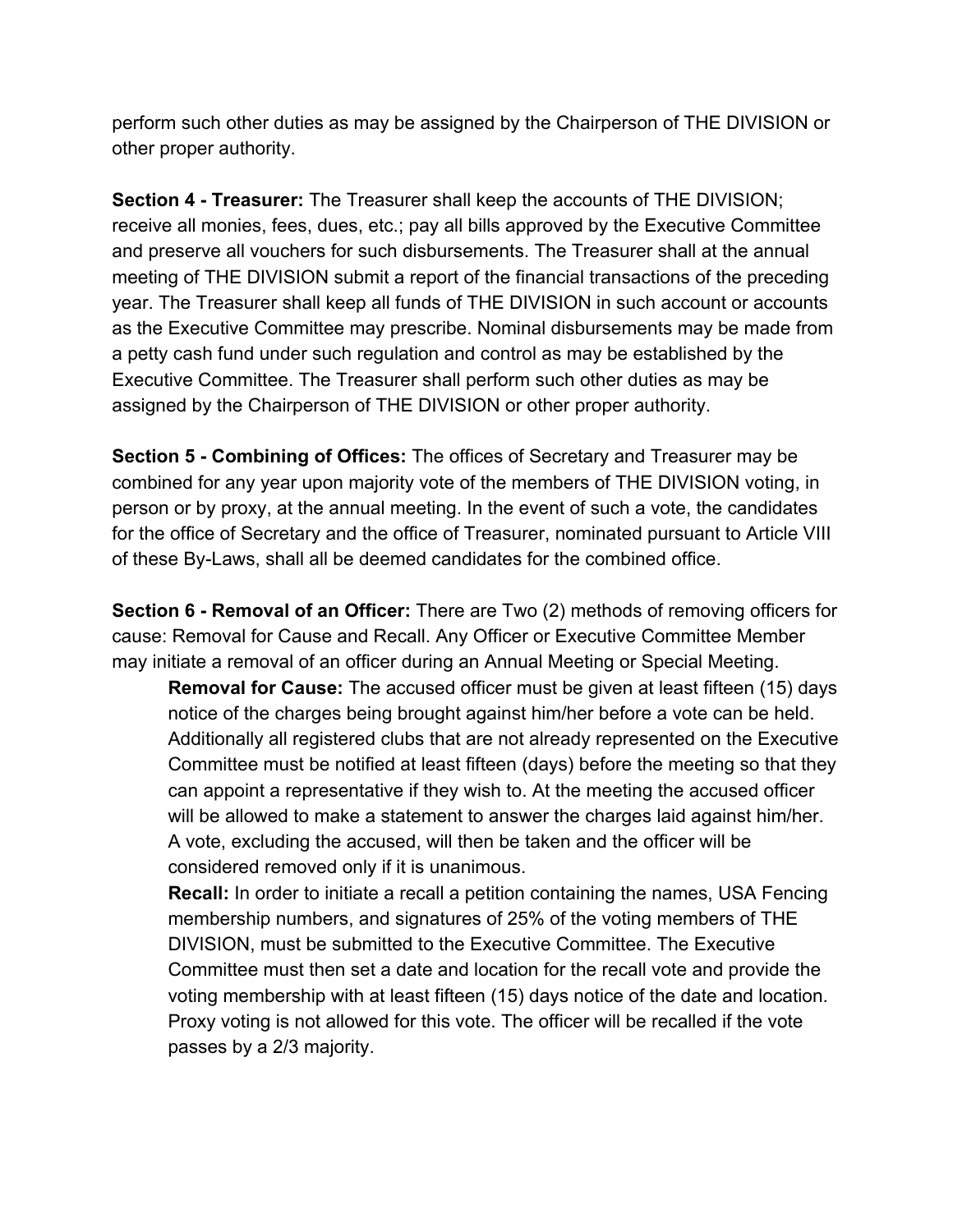**Section 7 - Vacancies:** Any vacancy, whether arising from resignation, death, removal, or otherwise, shall be filled, for all offices except chairperson, by interim appointment by the Executive Committee for the balance of the term. If the vacancy is for the office of Chairperson then the Vice-Chairperson will assume the office and shall be considered the sitting rather than interim chairperson. In this situation the Executive Committee shall then appoint an interim Vice-Chairperson. In filling vacancies the Board may appoint any member eligible to hold office.

**Section 8 - Multiple Officers from the Same Club:** No club may have more than Two (2) sitting officers. If a third officer from the same club is either elected or appointed then one of the officers from that club must resign. If none will do so then the last one elected / appointed will be removed from office. A member is considered to belong to any club that the USA Fencing has them listed as affiliated. Unattached members are considered to belong to no USA Fencing club. No sitting officer may change club affiliation while in office to satisfy the requirements of this Section.

### ARTICLE V MANAGEMENT BY THE EXECUTIVE COMMITTEE

**Section 1 - Composition:** The management of THE DIVISION shall be vested in an Executive Committee. The Executive Committee shall be responsible for the establishment of Divisional goals, training and competition schedules and the orderly conduct of the business of THE DIVISION. The Executive Committee shall consist of the elected officers of THE DIVISION, the outgoing Chairperson of THE DIVISION (for a period of one year after he/she leaves office), and one member each from any of the USA Fencing Registered Clubs of THE DIVISION at the discretion of the Chairperson.

**Section 2 - Quorum:** A quorum shall consist of One-Third (1/3) of the members of the Executive Committee, or Three (3) members, which ever is the greater.

**Section 3 - Meetings:** Meetings of the Executive Committee shall be held at such time and place as shall be designated by the Chairperson, and shall be called upon the written request of Three (3) or more members of the Committee. All members shall be given not less than 14 days notice, except in the case of an emergency where only Forty-Eight (48) hours is required.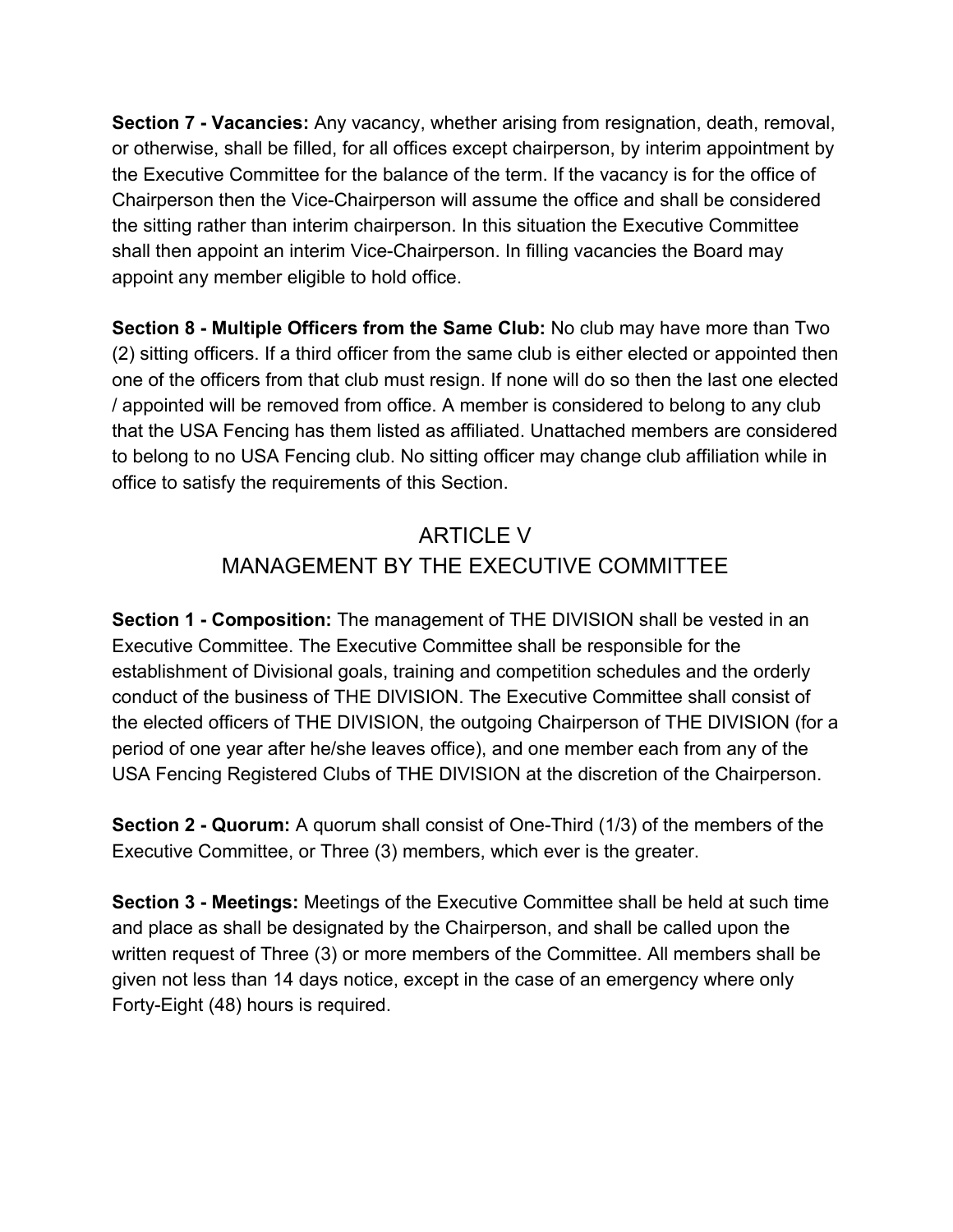### ARTICLE VI **COMMITTEES**

Committees of the Executive Committee shall be created as needed by the Executive Committee. The Chairperson of any given committee shall be appointed by the Chairperson of THE DIVISION and approved by the Executive Committee. There is no limit to the term of a Committee Chairperson, provided they are reappointed at the start of every year by the current Chairperson.

#### ARTICLE VII MEETINGS OF THE MEMBERS

**Section 1 - Scheduling Meeting:** A meeting of the members of THE DIVISION for the purpose of laying out the season's competition schedule shall be held each year prior to the end of the first week of September if possible at a date, time and place designated by the Chairperson, and approved by the Executive Committee. Though called by the Chairperson, the Secretary shall run the meeting. Additional scheduling meetings may be held at the discretion of the Executive Committee.

**Section 2 - Annual Meeting:** An annual meeting of the members of THE DIVISION shall be held each year prior to the month of August, at a date, time and place designated by the Chairperson, and approved by the Executive Committee.

**Section 3 - Special Meetings:** Special meetings may be called at any time and place by the Chairperson, and shall be called by the Chairperson upon the written request of not less than Seven (7) voting members of THE DIVISION. The purpose of the special meeting shall be stated at the time the meeting is called. Quorum shall be consistent as stated in Section 5.

**Section 4 - Notice:** Written notice of the date, time and place of the annual meeting shall be given to all members not less than Twenty-one (21) days in advance of such meeting. The notice shall contain a statement of the offices to be filled at such meeting, a statement as to any proposed amendments to the By-Laws to be voted upon at such meeting, and a statement of any other matters requiring a vote of the membership at such meeting. All members shall be given at least Seven (7) days prior written notice of all special meetings, which notice shall set forth the business to be transacted at the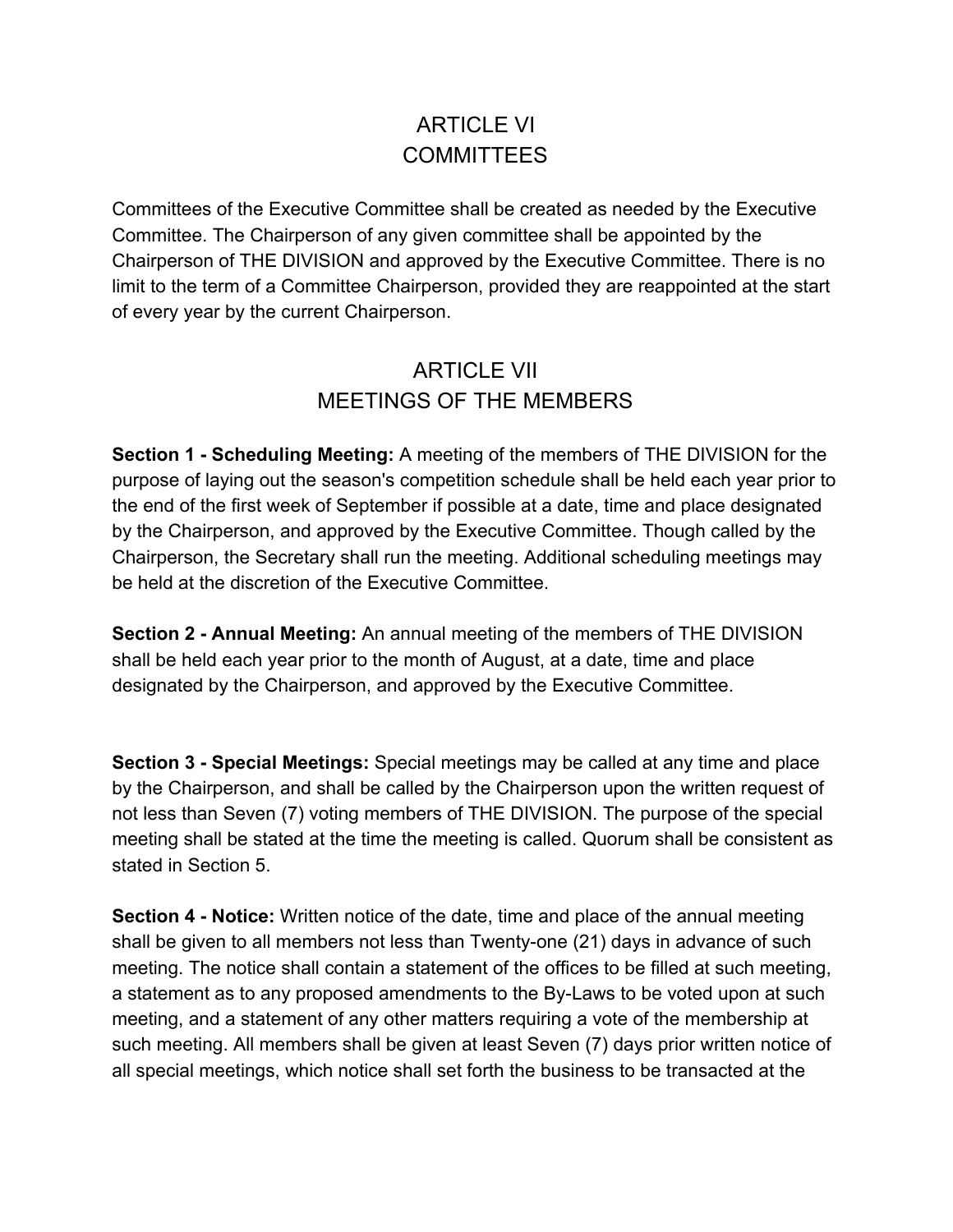meeting. The Executive Committee and all clubs within THE DIVISION shall be given at least Twenty-one (21) days prior written notice of all scheduling meetings.

**Section 5 - Quorum:** A quorum shall consist of not less than Seven (7) members of THE DIVISION present in person, and a majority vote of those present shall control, except as herein otherwise provided.

**Section 6 - Proxies:** Except where otherwise proscribed in these By-Laws, voting by proxy shall be allowed at all meetings of THE DIVISION. All proxies are valid for no more than Thirty (30) days after they are given. All proxies shall be produced by the division and contain the following items, Name of Member, USA Fencing membership number, club, address, phone number, their signature and the name of the person they designate on their behalf. All proxies will be issued by the Secretary of the division as needed, and if the original division proxy is lost and replaced it must be verified by Secretary as valid.

## ARTICLE VIII ELECTIONS

**Section 1 - Nominations:** Nominations for all elective offices set forth in these By-Laws will open by 1 of January. A call for nominations will be sent out electronically through USA Fencing to all eligible USA Fencing members in the division. The election will take place at the annual meeting.

Nominations may be made by written petition up until Six (6) weeks before the date of the election and are to be directed to the Secretary. The petition must clearly state the office for which the nominee wishes to be considered and must contain signatures, addresses and USA Fencing numbers of no less than Five (5) Gold Coast Division members. The election will take place at the annual meeting.

Sitting officers are considered to automatically be running for their office for another term. They do not require a nomination petition. Since interim officers are appointed, not elected, they do not qualify for this and must file a nomination petition if they wish to seek their office for a full term.

There will be NO nominations from the floor unless an office has no one running for it. This can arise from a combination of the following situations: a lack of nominations, a sitting officer deciding to not seek another term, and an office becoming vacant (Article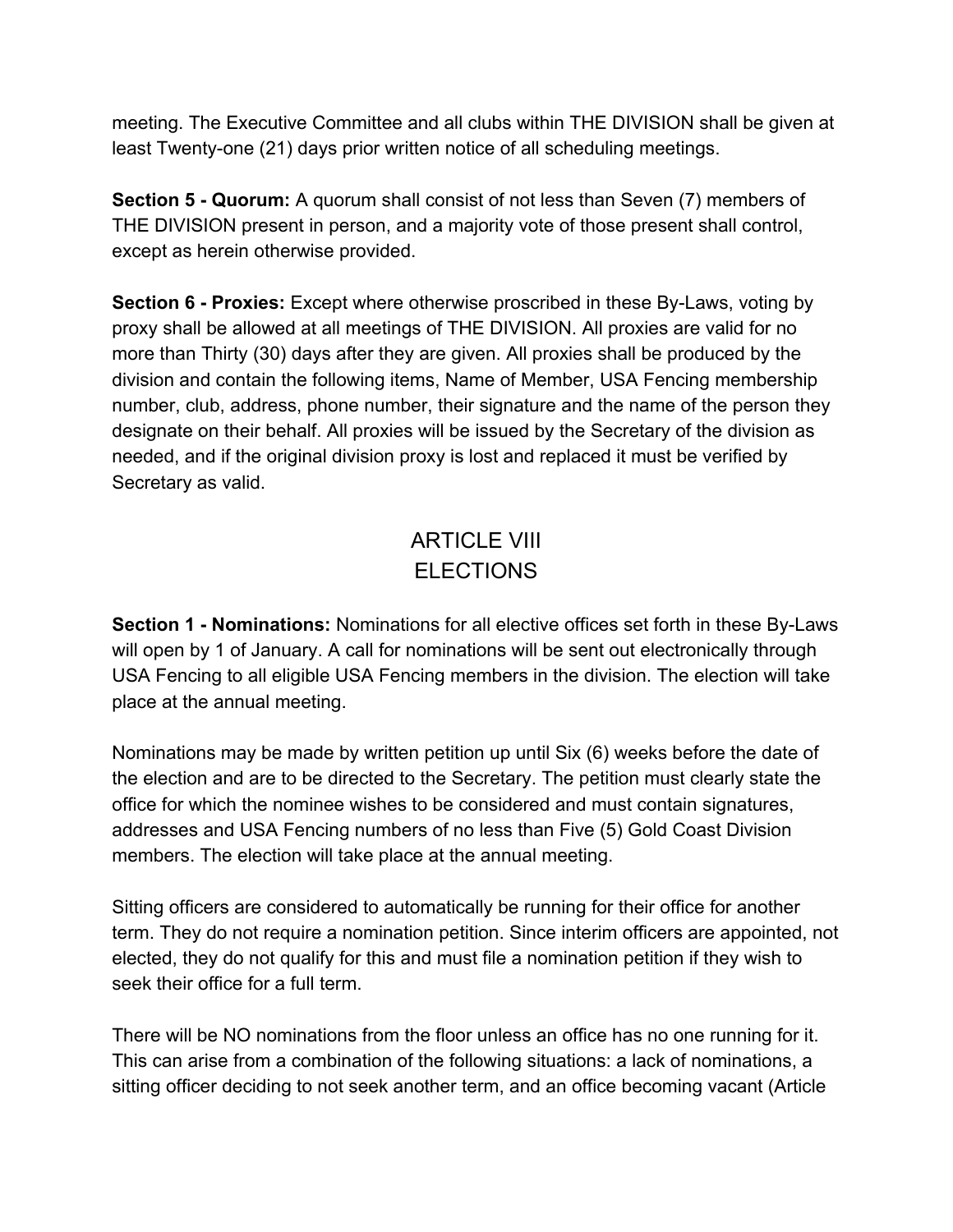IV, §6) during the fencing year. In this case, and only this case, nominations from the floor will be allowed.

**Section 2 - Voting procedure:** With the closing of nominations, a mailing will be prepared and sent to the membership announcing the members running for office. In the event that only one person is nominated for an office, the Secretary will be directed to record a unanimous vote for that candidate.

If two or more candidates are running for one position an election will be held between those candidates at the Annual Meeting Members of the Division may appear in person at the Annual Meeting to vote for the Officers of the Division and members of the Executive Committee or designate a proxy to vote on their behalf according to Article VII, Section 6.

### ARTICLE IX THE DIVISION WEBSITE

In order to make known to the members of THE DIVISION the business of THE DIVISION and any other items deemed of interest to the membership, THE DIVISION shall publish information pertinent to THE DIVISION in its website, which will be the primary means of conveying information. The website shall contain a schedule of competitions, registration instructions and notice of entry fees, competition results, timely or historic articles, and other items of interest.

Publication of the website and its content shall be the responsibility of the Secretary or such individual or individuals as may be appointed by the Chairperson

### ARTICLE X ADMINISTRATION OF DIVISION COMPETITIONS

**Section 1 - Competition Structure:** THE DIVISION is required to hold a minimum of Three (3) events a season for which all monies go to the division and all expenses are paid by the division as follows: Junior Olympic Qualifier, Summer National Qualifier and the Division Championship. The schedule of events shall be determined at the scheduling meeting (ARTICLE VII, §2). The distribution of events by location and by date and time shall be such that no area in THE DIVISION (ARTICLE I) is consistently advantaged or disadvantaged.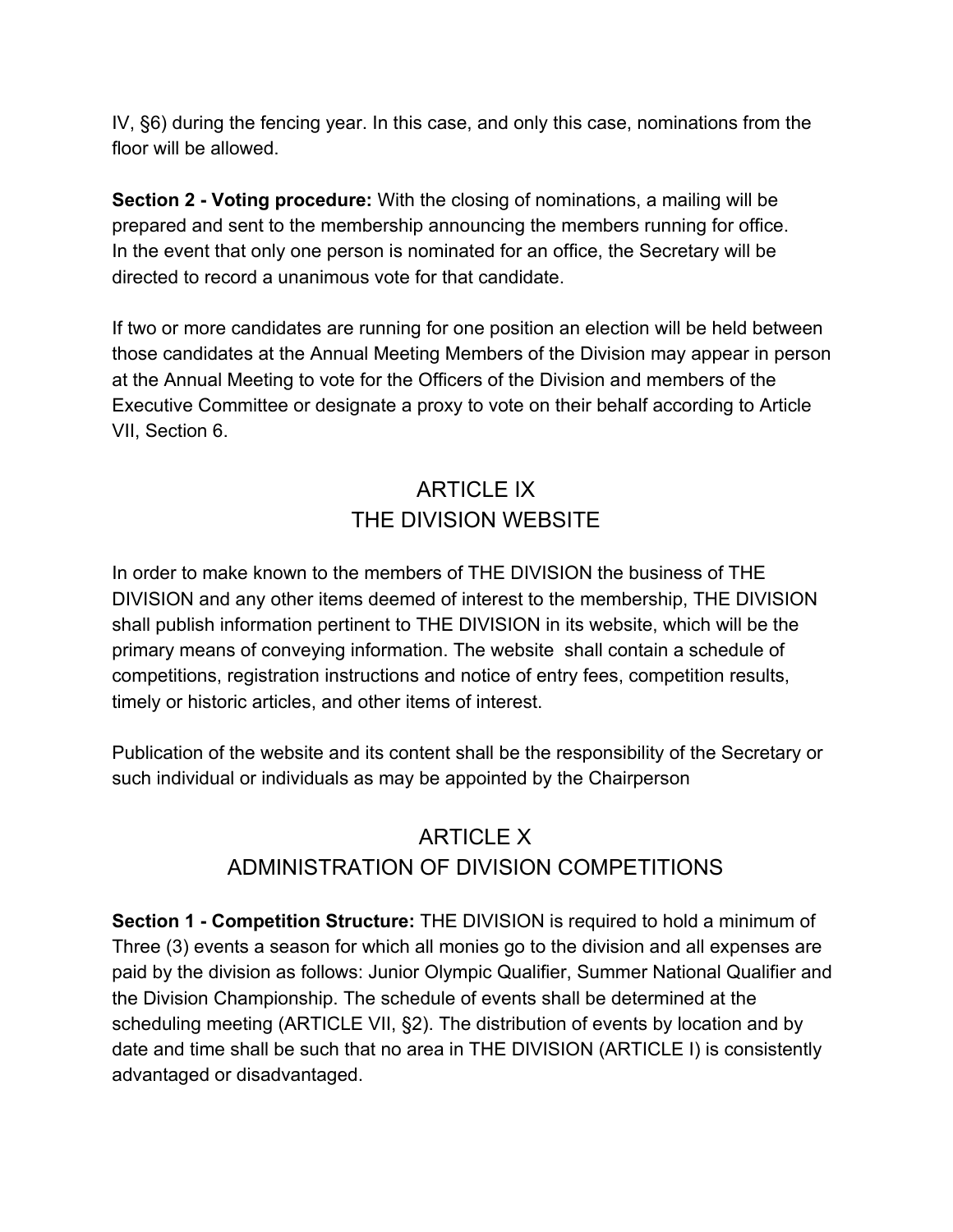THE DIVISION may schedule special events, which may or may not, have unique entry requirements, as may be appropriate.

**Section 2 - Registration for Competitions:** To better manage competitions, the Division may require fencers to preregister for competitions. The procedure and deadline shall be prescribed by the Executive Committee, and shall be published with the schedule for the season. Competitors who fail to preregister (when required) shall be required to pay an additional fee prescribed by the Executive Committee for each event they enter.

In the case of Division Championships, events with (5) of fewer entries may be cancelled, and in the case of qualifying tournaments, events with the minimum number of qualifiers or less may not be fenced at the discretion of THE DIVISION.

**Section 3 - Requirements for Entry in Competitions:** Competitors must have current membership in the USA Fencing to enter Division competitions, unless specifically stated otherwise in the schedule. Where used for eligibility purposes age will be determined in accordance to current USA Fencing policy. The Division shall conduct generally Four (4) types of events:

1. Open Events - Any member of the USA Fencing, regardless of age and division

- affiliation with the following specific age restrictions: a. Fencers 13 and older will be allowed to fence as mandated by USA Fencing;
- 2. Age Category Events- Any member of the USA Fencing, according to age, regardless of division affiliation;
- 3. Qualifying Events Limited to members of THE DIVISION, may be categorized by age;
- 4. Championship Events Limited to members of THE DIVISION, may be categorized by age.

**Section 4 - Entry Fees:** Entry fees for events in THE DIVISION shall be determined by a majority vote at the Scheduling Meeting, and published with the schedule in the Division Website. If a need arises, the Executive Committee may vote to alter these fees by calling another scheduling meeting to vote on the matter and notifying all members of the change.

For qualifiers, separate entry fees will be charged for subgroups within a weapon if there are at least Six (6) fencers in that subgroup.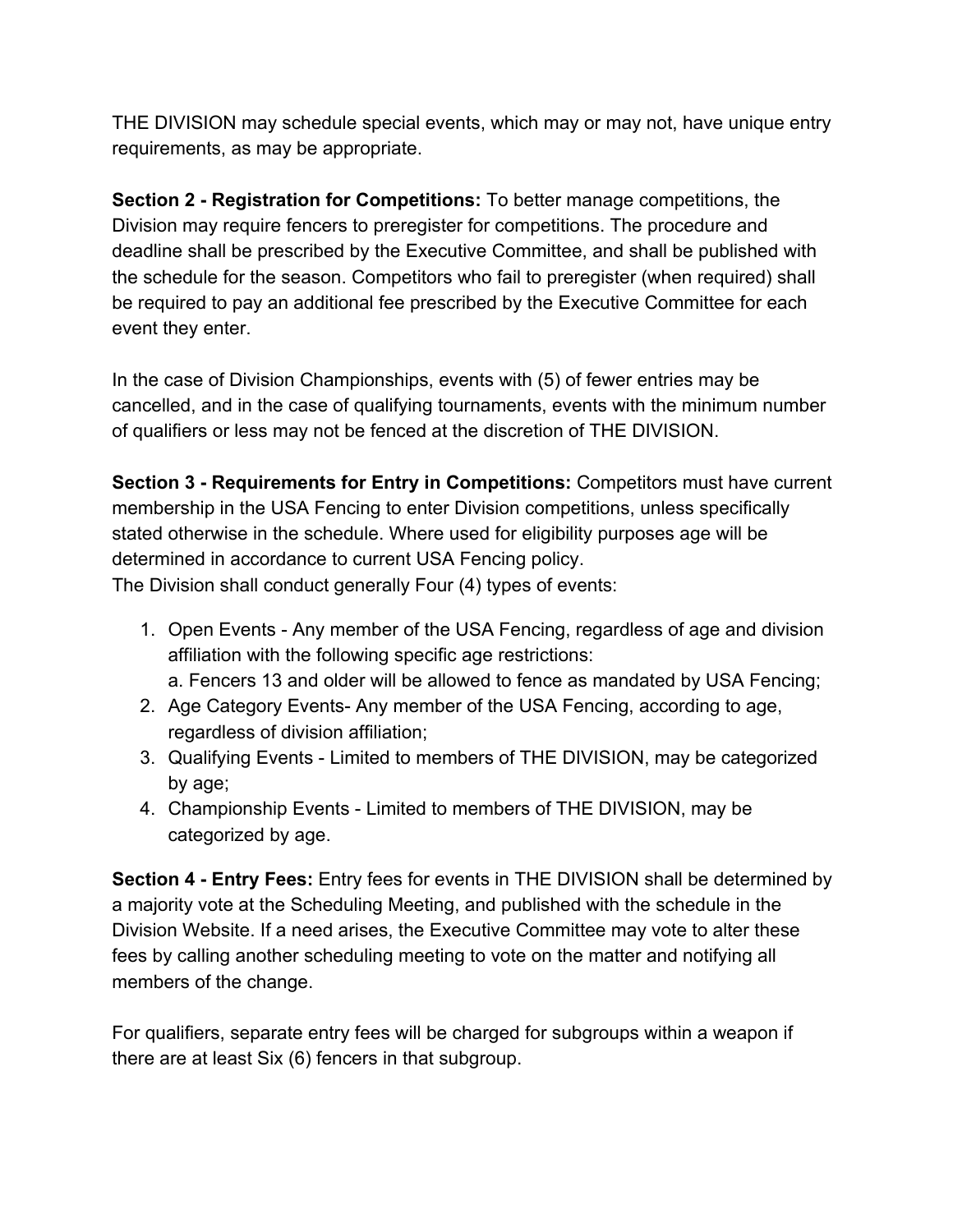Current officers of THE DIVISION are exempt from paying entry fees at tournaments hosted by THE DIVISION.

**Section 5 - Venue Cost:** THE DIVISION shall compensate or "rent" venues from clubs for Division held qualifiers to offset potential lost revenue that a club may incur.

**Section 6 - Awards and Trophies:** THE DIVISION shall distribute awards for all events, at the completion of the event, for all competitions. Generally, the awards shall be:

- 1. Medallions: The first three places in all events except the Division Championships;
- 2. Trophies: The first three places in the Division Championships.

#### Article XI DIVISION OWNED EQUIPMENT

The purpose of Division equipment is to provide equipment for Division sanctioned tournaments and demonstrations, whether hosted by the Division or a Division Club. The Division will store the equipment. Clubs are responsible for the timely return of equipment, with notification of its working status.

### ARTICLE XII MATTERS OF PROCEDURE

For all matters of procedure not specified in these By-Laws nor in the By-Laws, regulations and policy statements of USA Fencing, THE DIVISION shall rely on the current version of Robert's Rules of Orders. A copy of this book shall be owned and kept by a member of the Executive Committee.

#### Article XIII Division Website and Emails

**Section 1 - Website:** THE DIVISION shall maintain a website for the purpose of conveying information to its members. The website must at a minimum contain names of the division officers, the current By-Laws, the current divisional competition schedule and a listing of USA Fencing clubs within THE DIVISION. The website shall be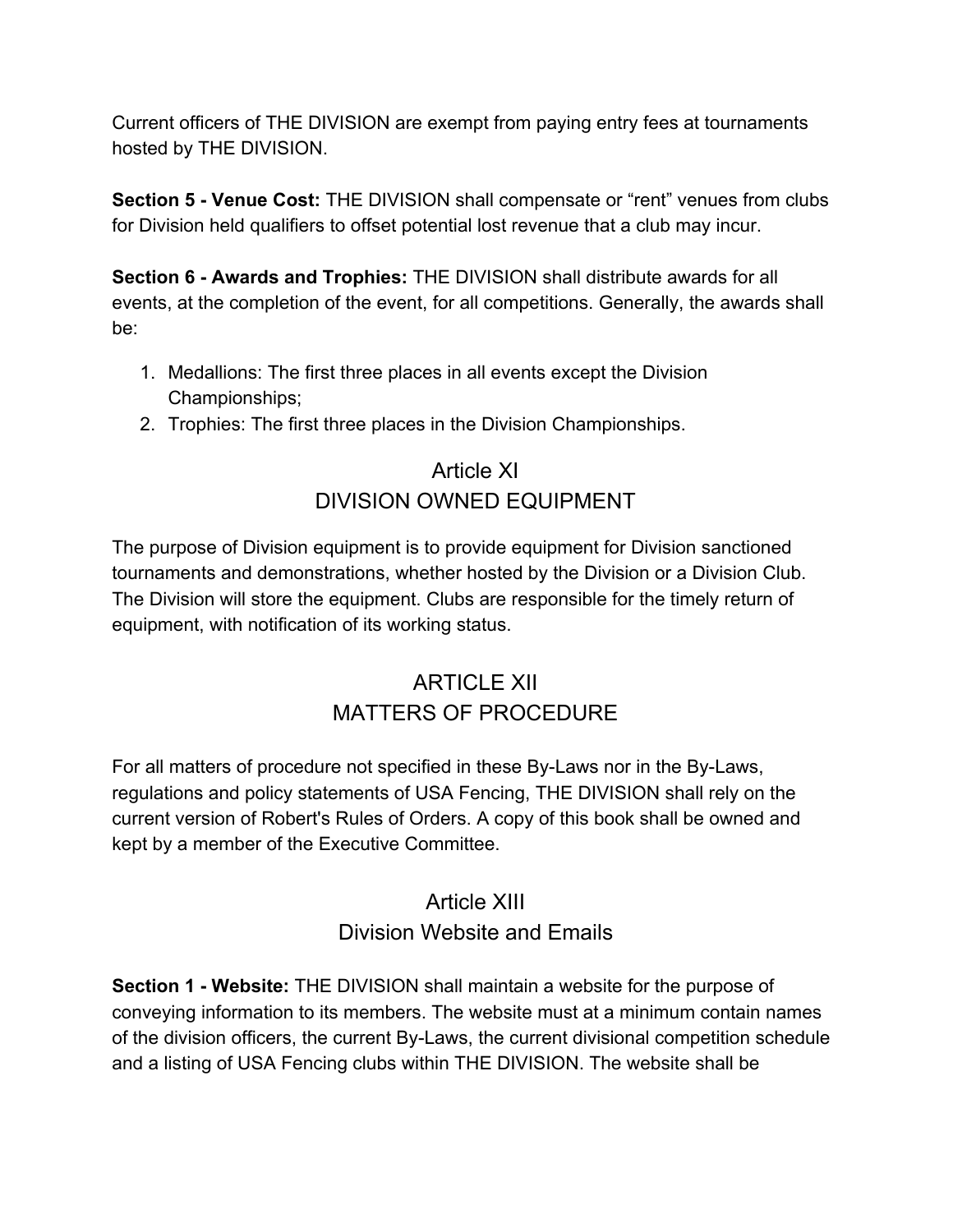considered a primary though not sole means of conveying information to members of THE DIVISION.

**Section 2 - Email:** Email will be considered the preferred means of conveying information to members of THE DIVISION. Wherever these By-Laws DIRECT THE DIVISION or any its members to provide notification in some form email will be considered to be acceptable. The sole exceptions to this policy are absentee ballots, nominations, and proxies. These must still be done by writing and/or postal mail.

**Section 3 - Gathering of Email Addresses:** The email addresses used by the division will be those that the members have provided to USA Fencing or to THE DIVISION or its officers directly.

**Section 4 - Lack of Valid Email Addresses:** If an email address has not been provided for a member or if an email has been returned as undeliverable that member will thereafter receive notification by the original means spelled out in the By-Laws.

**Section 5 - Opting Out:** If a member so desires he/she may opt out of receiving email notifications. If a member does so then they will be handled by the procedures in §4. A member may later provide THE DIVISION or its officers with an email address to resume receiving email notification.

### ARTICLE XIV AMENDMENTS

**Section 1 - Manner of Making Amendments:** These By-Laws may be amended at any annual meeting of the members, or at any special meeting of the members called for that purpose. The proposed amendments must be made available to the members of THE DIVISION Seven (7) days before the meeting at which time they will be voted on. An amendment receiving a majority of all votes cast by the members voting either in person or by proxy shall be deemed adopted. A proposed amendment may also be treated as rule as described in the next paragraph.

Proposed amendments from the floor and those that were not available for public review at least Seven (7) days before the meeting cannot become part of the By-Laws immediately. These amendments may be voted on and if passed they will be treated as rules instead of by-laws until the next meeting of THE DIVISION. At that meeting the proposed amendment must be voted on and either adopted as by-law amendments or